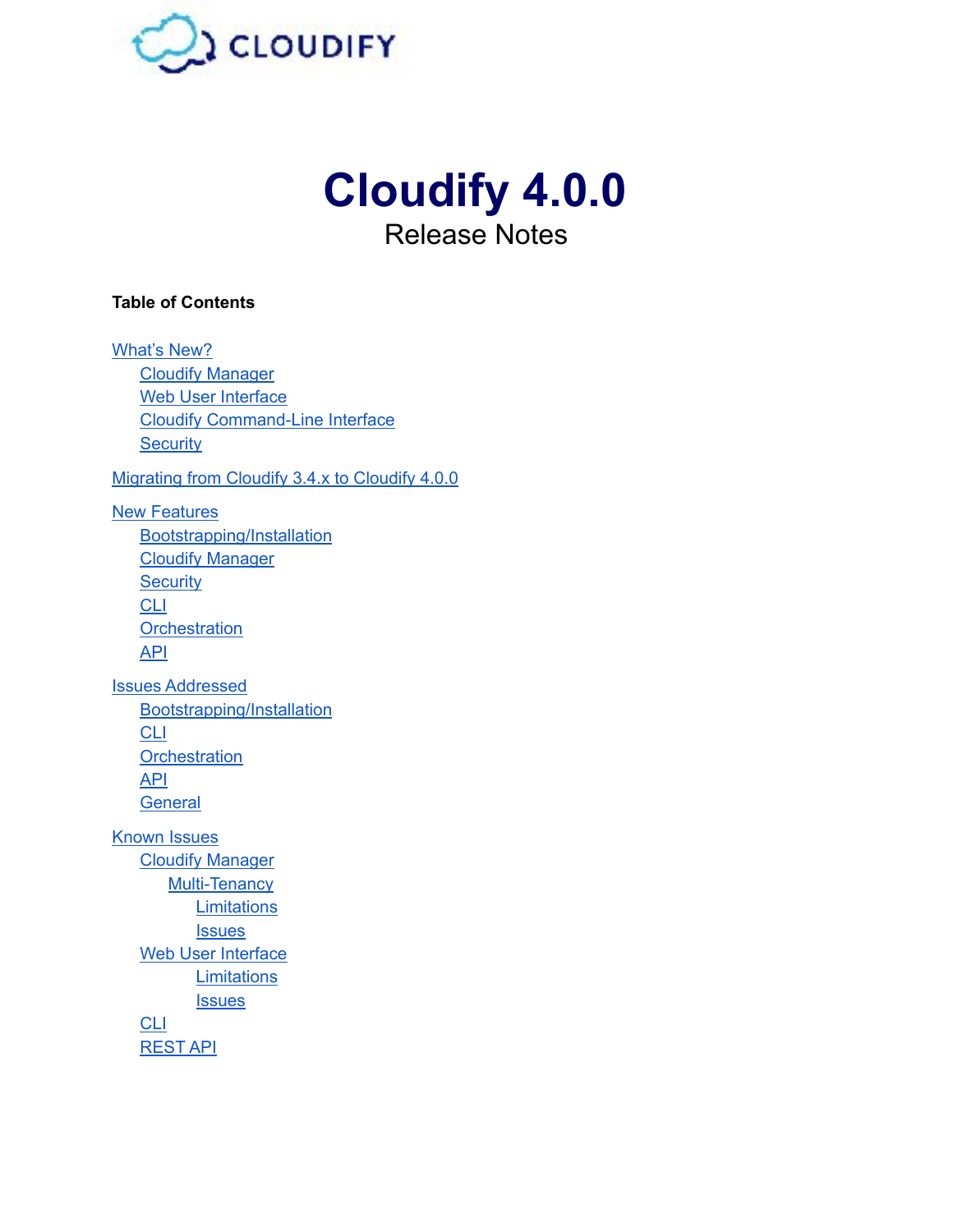

## <span id="page-1-1"></span><span id="page-1-0"></span>Cloudify Manager

.

**• [Multi-Tenancy](http://docs.getcloudify.org/4.0.0/manager/implement-multi-tenancy/)** This version of Cloudify introduces the concept of multiple tenants in Cloudify Manager, for Premium customers. Multi-tenancy enables you to create multiple independent logical groups as isolated environments that can be managed by a single Cloudify Manager. A tenant is a logical entity that contains all its resources, for example blueprints, deployments and workflows. All operations are performed within a tenant.

A single default tenant is created during Cloudify Manager installation, and you add other tenants as required. You can assign users and user groups to each tenant and assign user roles, enabling you to specify the content within Cloudify Manager that users are able to access and manage. User management can be integrated with your LDAP/AD setup.

*In the case of Community Edition users, a single tenant with a single user is created during installation. When you log into Cloudify Manager, the built-in credentials are used.*

The default tenant cannot be deleted.

● **[Clustering Cloudify Managers for High Availability](http://docs.getcloudify.org/4.0.0/manager/high-availability-clusters/)** Premium customers now have the ability to cluster multiple Cloudify Manager instances, to ensure resilience in the event of a manager becoming unavailable.

One Cloudify Manager is designated as the active manager and the others (two) are designated as hot standbys that are constant mirrors of the data of the active manager. In the event that the active Cloudify Manager fails, an automatic failover switch activates one of the hot standbys.

- **[User Interface](http://docs.getcloudify.org/4.0.0/manager_webui/configure-display/)** A new user interface is displayed on Cloudify Manager. The user interface enables you to create dashboards that are:
	- Easily and intuitively configured, to build a personalized view of the specific data that most interests you
	- Write your own widgets, whether their data is Cloudify based or from external systems, and to integrate them as part of your Cloudify dashboard.
	- Support different views, according to the user role.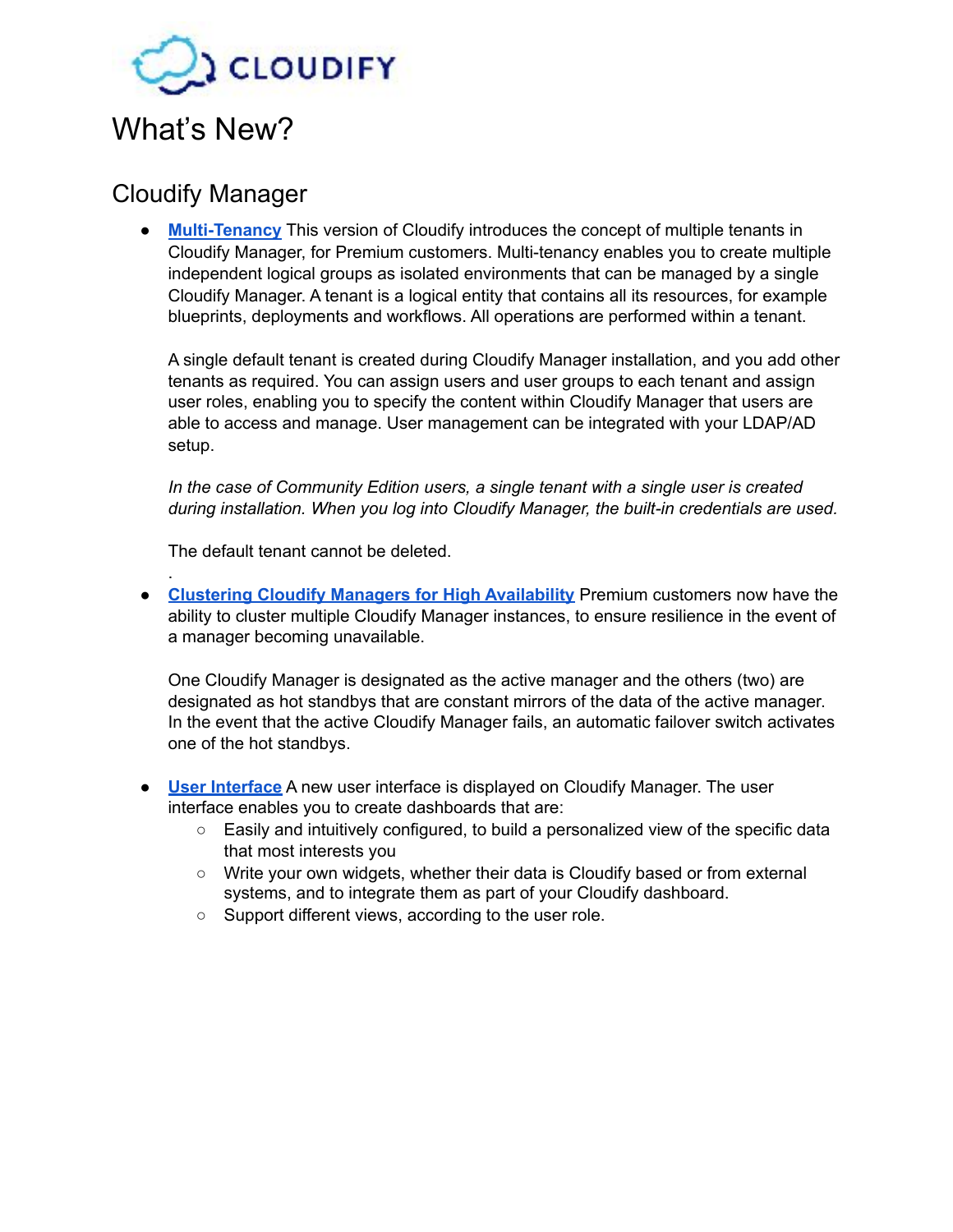

**[LDAP Integration](http://docs.getcloudify.org/4.0.0/manager/implement-multi-tenancy/)** LDAP/AD (a Premium user feature) integration is improved from previous versions. You configure Cloudify with the LDAP configuration during the bootstrap process, or via the API (on a clean Cloudify Manager.)

When a user logs in to Cloudify Manager, their credentials are passed to the LDAP/AD service for authentication. Following authentication, the user is able to access any tenants in the Cloudify Manager to which they have been assigned, either as an individual or as part of an assigned LDAP group.

LDAP passwords are no longer stored in the Cloudify database. Authentication is performed via LDAP and a token is generated and used for the user session.

### <span id="page-2-0"></span>Web User Interface

- The Web user interface, for Premium edition users, has been upgraded to provide a more streamlined user experience.
	- Out-of-the-box dashboards display widgets for the most commonly required data and viewing preferences.
	- The dashboards are customizable so that you can easily and intuitively configure them to build a personalized view for the specific data that interests you most.
	- You can create your own dashboard pages.
	- You can write your own widgets, regardless of whether their data is Cloudifybased or derived from external systems, and integrate them as part of your Cloudify dashboards.
	- The display of different views according to the user roles (users/admins) is supported.

## <span id="page-2-1"></span>Cloudify Command-Line Interface

- The following commands have been added to the CLI:
	- profiles
	- **○** tenants
	- **○** cluster
	- **○** users
	- **○** user-groups
	- **○** ldap
- The following commands have been removed from the CLI:
	- **○** recover
	- **○** teardown

#### **Technical Preview Feature**

In the CLI, you can create resources that are private to your account that will not be shared across the tenant. The CLI optional argument is  $\text{-}$ -private-resource.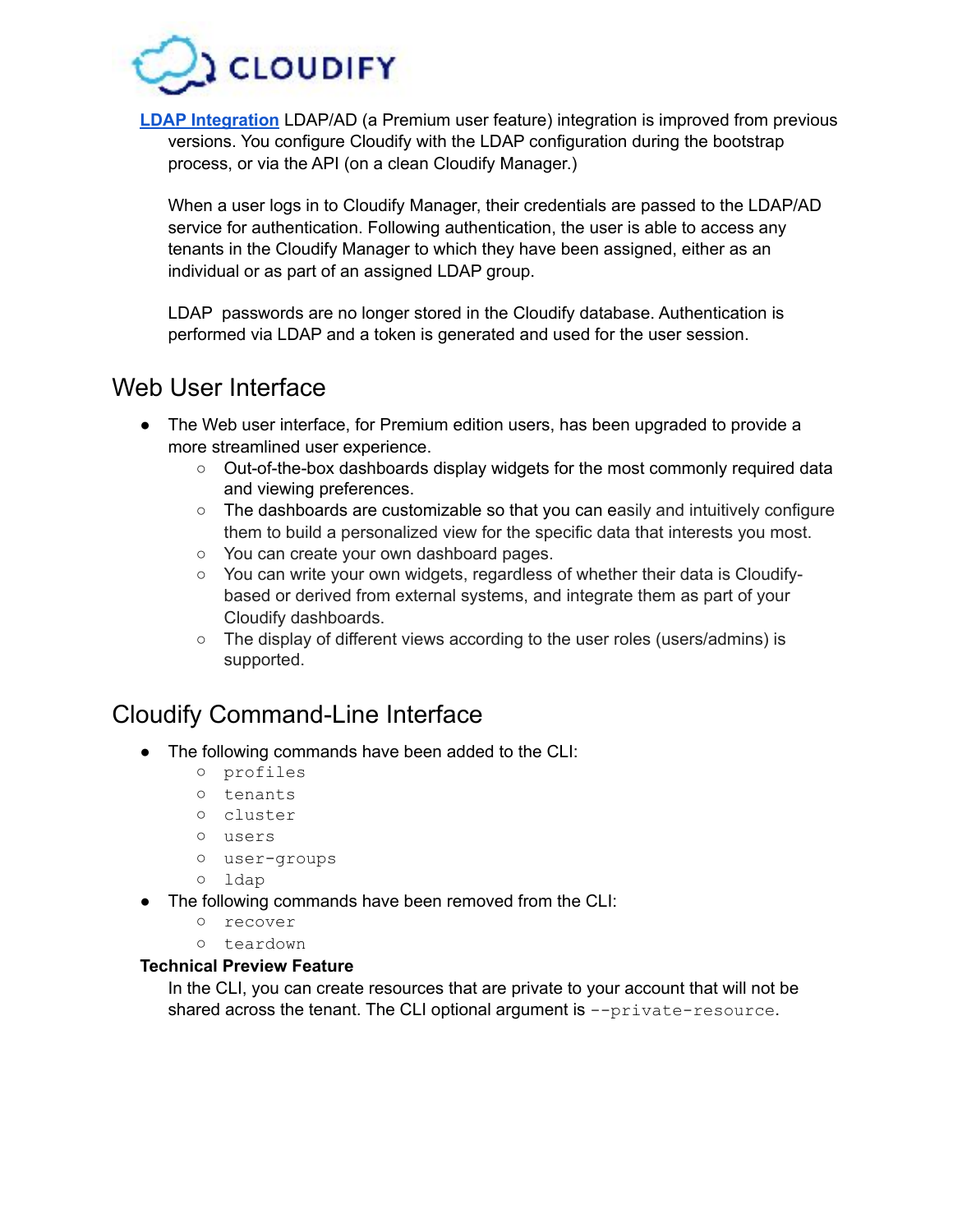

## <span id="page-3-0"></span>**[Security](http://docs.getcloudify.org/4.0.0/manager_architecture/security/)**

● Cloudify includes built-in user roles with which users are associated. Each role has different permissions, ensuring a role-based access control operation.

Cloudify supports the concept of users, user groups, and tenants. These elements can be either defined locally in Cloudify, or taken from an external user management system (LDAP integration is native). In the latter case, passwords are not stored in Cloudify, authentication is performed via LDAP and a token is generated and used for the user session.

Communication from the outside world to Cloudify Manager and its SSL/TLS configuration is the user's responsibility (CA/host verification, etc.), where the endpoints include the UI and REST API.

If an self-signed certificate is used, you must use the following commands from the UI machine in order for the UI to be available:

/etc/sysconfig/cloudify-stage NODEJS\_HOME=/opt/nodejs STAGE\_HOME=/opt/cloudify-stage NODE\_TLS\_REJECT\_UNAUTHORIZED=0

Then run sudo systemctl restart cloudify-stage to restart the cloudify-stage service.

Communication between Cloudify agents and Cloudify Manager (and within Cloudify Manager) is the responsibility of Cloudify, and is determined by Cloudify. Cloudify generates the necessary certificates for internal communication.

- SSL is enabled for agent-manager communication. All communications between the client the server are encrypted. When a connection is established, Cloudify Manager presents a signed certificate to the client. The client can use that certificate to validate the authenticity of the manager.
- A secret store is implemented inside the Cloudify PostgreSQL database, which provides a tenant-wide variable store.
- Security operations, such as authenticating success or failure and user details, are audited in dedicated log file on the management server.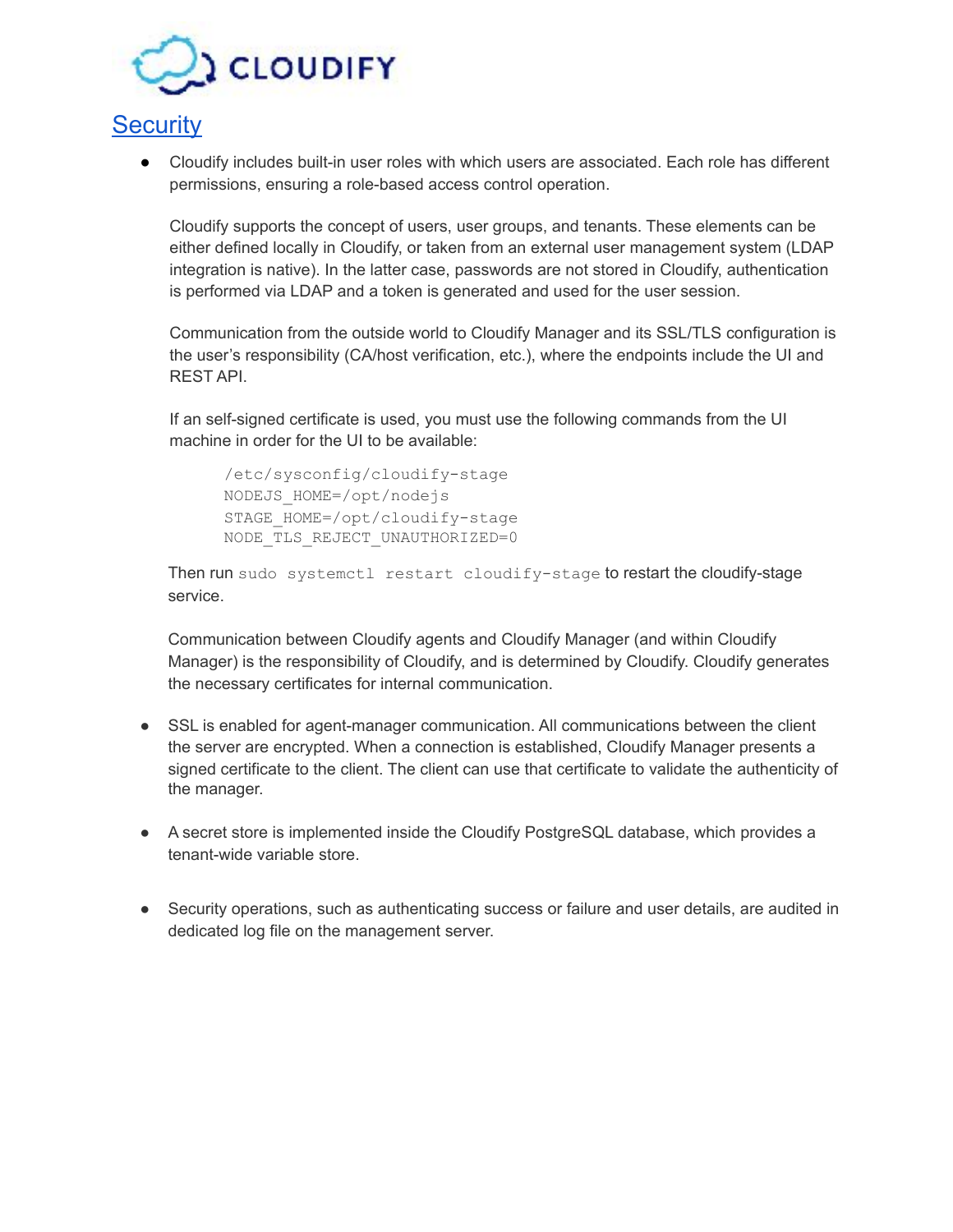

# <span id="page-4-0"></span>Migrating from Cloudify 3.4.x to Cloudify 4.0.0

To migrate from Cloudify 3.4.x to Cloudify 4.0.0, you must create a snapshot of your 3.4.x machine, to upload to Cloudify 4.0.0. Follow this procedure perform the migration.

#### **Migration Procedure**

#### **PREREQUISITE**

Before taking the snapshot, verify that there are not any instances of node ID or deployment ID that include an underscore. For example, change node ID to node-ID.

- 1. Take a snapshot of Cloudify 3.4.x according to the [installation instructions](http://docs.getcloudify.org/3.4.2/manager/snapshots/) in the Cloudify 3.4.x documentation.
- 2. Install Cloudify 4.0.0 according to the [installation instructions](http://docs.getcloudify.org/4.0.0/installation/installation-overview/) in the Cloudify 4.0.0 documentation.
- 3. On the newly installed manager, upload and restore the 3.4.x snapshot. You can restore a snapshot to a Manager that does not have any data on it (clean), or to one with existing content.

**Note:** The snapshot is uploaded to the tenant on which you performed the upload operation.

Restore the uploaded snapshot into a specific tenant by specifying a new (unique) tenant name. The tenant is created as part of the restore process, and is populated with the snapshot content.

- Restoration using the CLI is described [here.](http://docs.getcloudify.org/4.0.0/cli/snapshots/)
- Restoration from the UI is described [here.](http://docs.getcloudify.org/4.0.0/manager_webui/plugins-snapshots-page/)

# <span id="page-4-1"></span>New Features

The following new features are available in this release:

### <span id="page-4-2"></span>Bootstrapping/Installation

- [CFY-6380](https://cloudifysource.atlassian.net/browse/CFY-6380) Cloudify agent installations on Windows are now located under %PROGRAM FILES%.
- [CFY-6092](https://cloudifysource.atlassian.net/browse/CFY-6092) Elasticsearch has been replaced by PostgreSQL, which is installed during Cloudify Manager bootstrapping.
- [CFY-4837](https://cloudifysource.atlassian.net/browse/CFY-XXXX) Bootstrapping can now run on ports other than port 22.
- $\bullet$  [CFY-6145](https://cloudifysource.atlassian.net/browse/CFY-6145) The bootstrap admin user cannot be deleted or modified.
- [CFY-6146](https://cloudifysource.atlassian.net/browse/CFY-6146) Only the bootstrap admin can restore v4.x snapshots.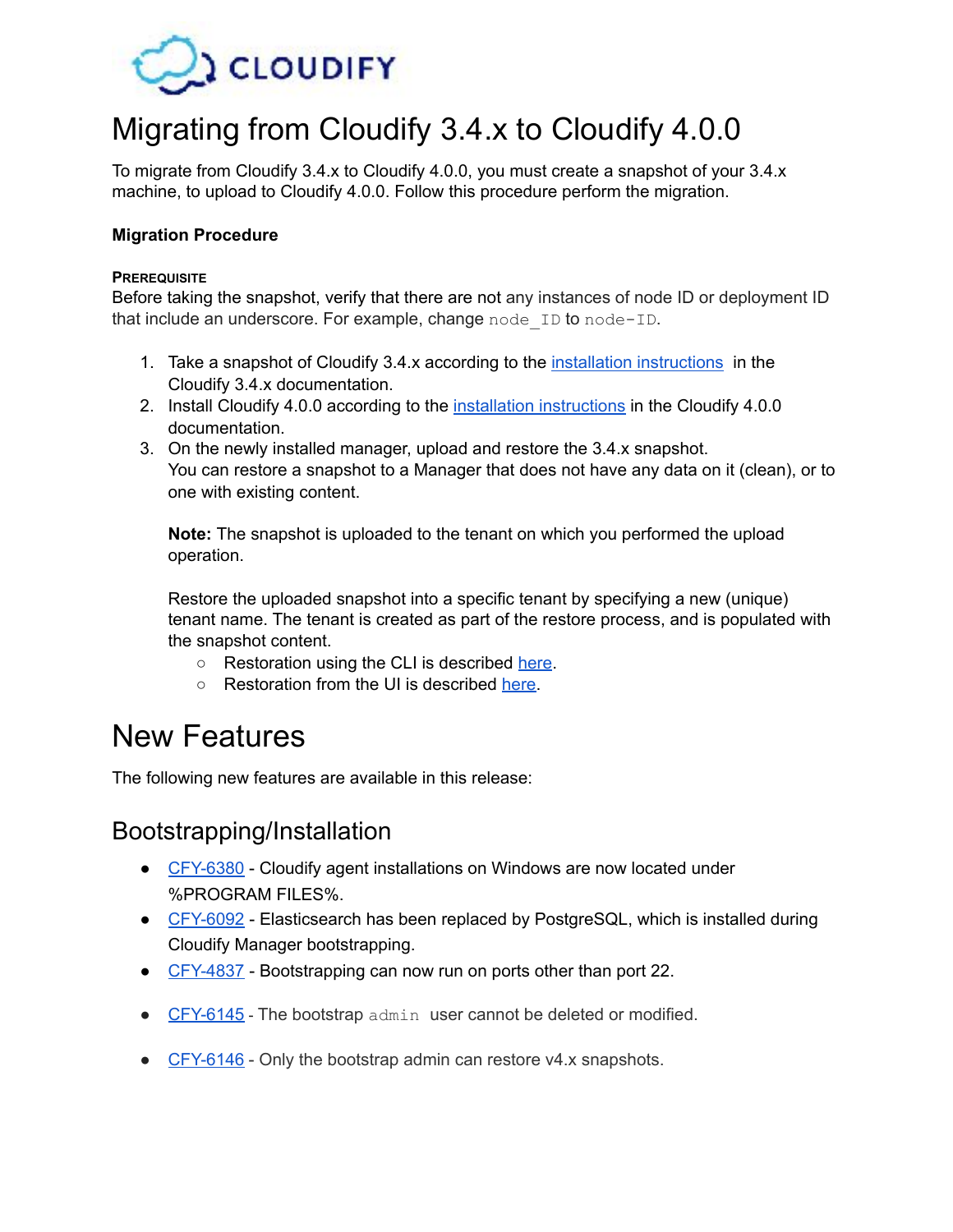

# <span id="page-5-0"></span>Cloudify Manager

- [CFY-6129](https://cloudifysource.atlassian.net/browse/CFY-6129) `logstash jdbc` and `postgresql` plugins have been added to the Cloudify Manager resources file.
- [CFY-6000](https://cloudifysource.atlassian.net/browse/CFY-6000) High Availability functionality has been added to Cloudify MANAGER to the manager
- [CFY-6075](https://cloudifysource.atlassian.net/browse/CFY-6075) Database replication has been added as part of the HA configuration.

# <span id="page-5-1"></span>**Security**

- [CFY-6184](https://cloudifysource.atlassian.net/browse/CFY-6184)  LDAP passwords are no longer stored in the Cloudify DB.
- [CFY-6497](https://cloudifysource.atlassian.net/browse/CFY-6497) Generate internal SSL certificates on Cloudify manager image first boot.
- [CFY-6514](https://cloudifysource.atlassian.net/browse/CFY-6514) Sync security configuration files
- [CFY-6365](https://cloudifysource.atlassian.net/browse/CFY-6365) Automatically-generated SSL certificates are passed from Cloudify Manager to the agent during the agent's creation.
- [CFY-6370](https://cloudifysource.atlassian.net/browse/CFY-6370) Permissions are verified for every file server request.
- [CFY-6435](https://cloudifysource.atlassian.net/browse/CFY-6435) To enable secure communication between the agent and the Cloudify Manager, file server credentials are passed to the agent.
- [CFY-6364](https://cloudifysource.atlassian.net/browse/CFY-6364) An SSL certificate for Cloudify Manager/agent communication is automatically generated during bootstrapping.
- [CFY-6369](https://cloudifysource.atlassian.net/browse/CFY-6369) An API call has been created that validates the permission of a user to access a file server resource.
- [CFY-6367](https://cloudifysource.atlassian.net/browse/CFY-6367) All internal (agent/mgmtworker to rest service) REST communications are now SSL encrypted over port 53333.
- [CFY-6492](https://cloudifysource.atlassian.net/browse/CFY-6492) File server access is now possible only through port 53333 (with the suffix `/ resources`) and is also SSL encrypted
- [CFY-6319](https://cloudifysource.atlassian.net/browse/CFY-6319) You can generate random salt and secret key during bootstrapping.
- [CFY-6236](https://cloudifysource.atlassian.net/browse/CFY-6236) Validate manager credentials when using `cfy profiles set/unset`
- [CFY-5948](https://cloudifysource.atlassian.net/browse/CFY-5948)  Enforce user authentication and authorization by default (replace flask\_securest).

# <span id="page-5-2"></span>CLI

- $CFY-6236$  Cloudify Manager credentials are validated when using  $\text{c}f_y$  profiles set/unset`
- [CFY-6472](https://cloudifysource.atlassian.net/browse/CFY-6472) A default maximum for workflow operation retries (60) has been specified.
- [CFY-6502](https://cloudifysource.atlassian.net/browse/CFY-6502) The`cfy cluster set-active` command is supported
- [CFY-6349](https://cloudifysource.atlassian.net/browse/CFY-6349) During boot-up, if the `set manager ip on boot' parameter is set to `true`, the Cloudify Manager image updates the private IP address of Cloudify Manager, assuming that `admin password` has been specified.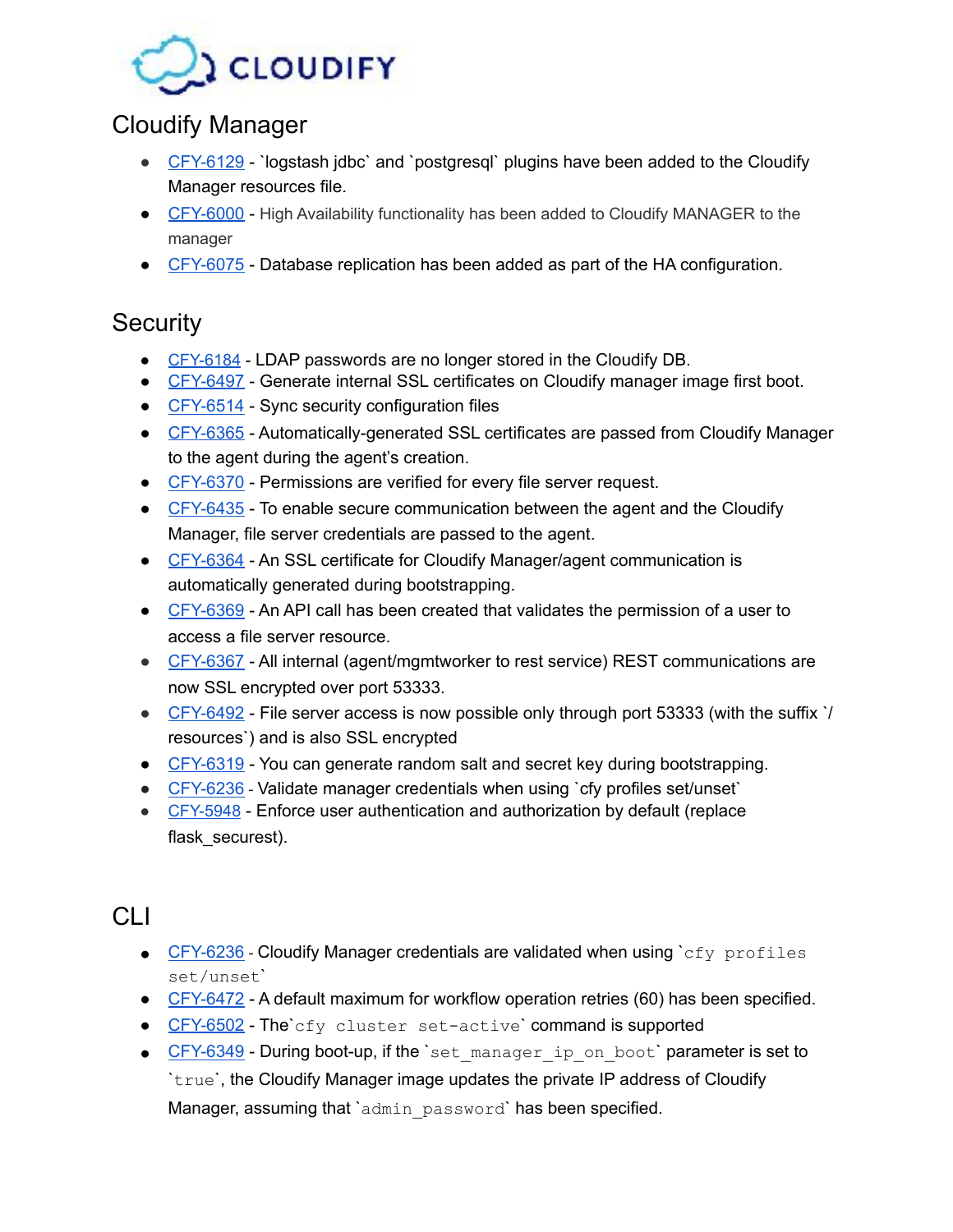

- [CFY-6350](https://cloudifysource.atlassian.net/browse/CFY-6350) The `get Cloudify version`, `get user tenants' and `get user token` requests can be implemented without a specific tenant having to be specified.
- [CFY-6382](https://cloudifysource.atlassian.net/browse/CFY-6382) The service name property has been added to the Cloudify agent AgentConfig data type
- [CFY-5821](https://cloudifysource.atlassian.net/browse/CFY-5821) Snapshots are managed via PostgreSQL, but it is still possible to load older Elasticsearch-based snapshots.
- [CFY-5509](https://cloudifysource.atlassian.net/browse/CFY-5509) cfy plugins upload support use of a URL
- [CFY-5296](https://cloudifysource.atlassian.net/browse/CFY-XXXX) 'cfy \* list' supports sorting.
- [CFY-5451](https://cloudifysource.atlassian.net/browse/CFY-5451) `cfy events list` now includes logs by default. You can use the `--nologs' flag to hide logs.
- [CFY-6130](https://cloudifysource.atlassian.net/browse/CFY-6130) 'cfy profile' commands have been rearranged.
- [CFY-6135](https://cloudifysource.atlassian.net/browse/CFY-6135) 'cfy use' and 'cfy profile's have been consolidated.
- Context-dependent commands are now available, according to whether a manager is being used.
- `cfy init` is no longer required before `cfy use` or `cfy bootstrap`.
- $\bullet$  The  $\text{`cfy}$  use' flag has been added to set user and ssh-key path.
- $\bullet$  `cfy local` has been removed, to consolidate its commands with "manager" commands.
- $\bullet$  : cloudify' now resides under '~' unless an environment variable called `CFY\_WORKDIR` is set, in which case it is switched to that dir.
- A profile is now created per manager. To that end,  $\deg$  profiles is introduced. It provides the `list`, `delete`, `import` and `export` commands.
- $\bullet$  Importing and exporting profiles can include SSH keys via the  $\text{-} \text{-} \text{include-keys'}$  flag.
- $\text{c}f\text{-}$  init  $-r$  no longer resets logger and coloring configuration. Use the  $\text{-}$ -hard` flag.
- Replace flags with positional arguments where necessary.
- `--skip-logging` is removed from `cfy init`.
- The  $\text{--debug}$  flag, which was an alias for  $\text{-}vvv$  is removed..
- Names for blueprints and deployments are always automatically generated, unless there is a blueprint or deployment already with the same name. Names can still be explicitly specified.
- $\bullet$  Task retry related flags have been added to `cfy teardown`.
- `cfy blueprints publish-archive` has been deleted. `cfy blueprints upload` can now receive a path to a local yaml, a path to a local archive, or the URL of an archive. If an archive is is provided, the '--blueprint-filename' flag is now mandatory.
- `cfy inputs` has been added to enable local context inputs.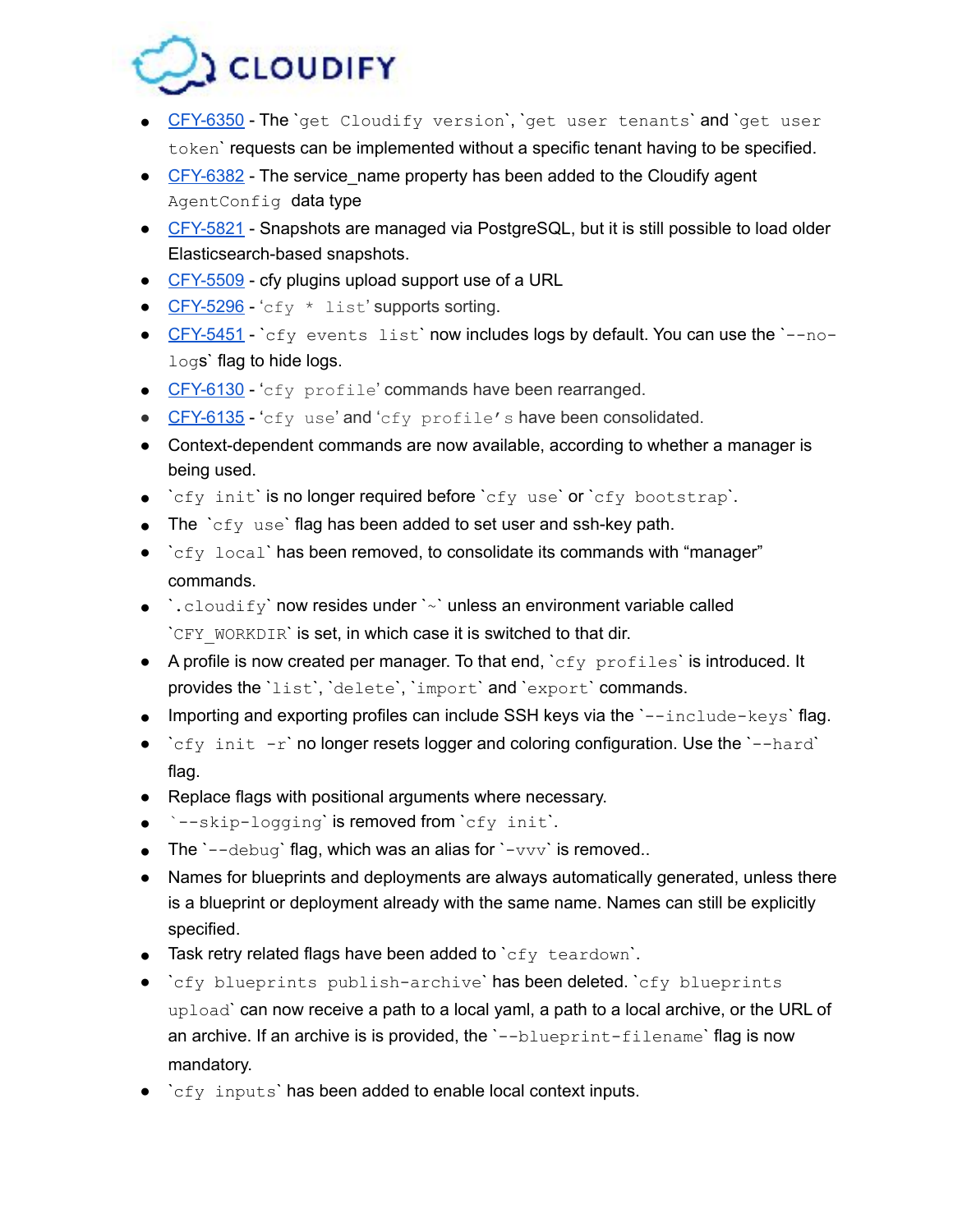

- `output` flags have all been renamed to `output-path`.
- $\bullet$  all `--force'-like flags have been renamed to `--force'.
- Bootstrap validations are ignored when  $\rightarrow -\text{skip-validations}$  is provided in  $\text{cfy}$ upgrade`.
- A `--skip-sanity` flag is now available for to the bootstrap process.
- `cfy install` and `cfy blueprints upload` can now receive either a local path to a yaml, local path to an archive, URL to an archive and a Docker/Vagrant-like string to a repository.
- $\bullet$  `cfy profiles export` can now receive the `--include-keys` flag, which includes the SSH keys (if applicable) of the profiles in the archive.  $\epsilon$   $\epsilon$   $\gamma$  profiles import` imports any keys in the archive and places them in their original paths.
- `cfy profiles get-active` prints out the currently used profile. `cfy profiles list' now shows an asterisk next to the active profile.
- `cfy blueprints upload` and `cfy install` now auto-generates blueprint and deployment names only once per blueprint.
- `cfy blueprints package` has been added. This command packages a blueprint into a tar.gz or ZIP archive according to the OS. This archive is installable or uploadable via `cfy install` and `cfy blueprints upload`.
- Setting the env var CFY MULTIPLE BLUEPRINTS to `true` enables you to initialize multiple blueprints locally.

### <span id="page-7-0"></span>**Orchestration**

- [CFY-6389](https://cloudifysource.atlassian.net/browse/CFY-6389) The `CloudifySettings` blueprint has been removed from Cloudify Manager images.
- [CFY-5665](https://cloudifysource.atlassian.net/browse/CFY-5665) Remove transient deployment workers mode configuration from manager blueprints
- [CFY-6319](https://cloudifysource.atlassian.net/browse/CFY-6319) You can generate random salt and secret key during bootstrapping.
- [CFY-6336](https://cloudifysource.atlassian.net/browse/CFY-6336) The token API now returns a user's role.
- [CFY-6340](https://cloudifysource.atlassian.net/browse/CFY-6340) You can work with the bootstrap admin role, even when LDAP is configured.
- [CFY-6206](https://cloudifysource.atlassian.net/browse/CFY-6206) Support has been added to enable deletion of tenants/groups/users.
- [CFY-6096](https://cloudifysource.atlassian.net/browse/CFY-6096) Support has been added for private resources and resource permissions.
- [CFY-6193](https://cloudifysource.atlassian.net/browse/CFY-6139) `tenant` and `permission` responses have been added to the CLI.

### <span id="page-7-1"></span>API

● [CFY-6369](https://cloudifysource.atlassian.net/browse/CFY-6369) - An API call has been created that validates the permission of a user to access a file server resource.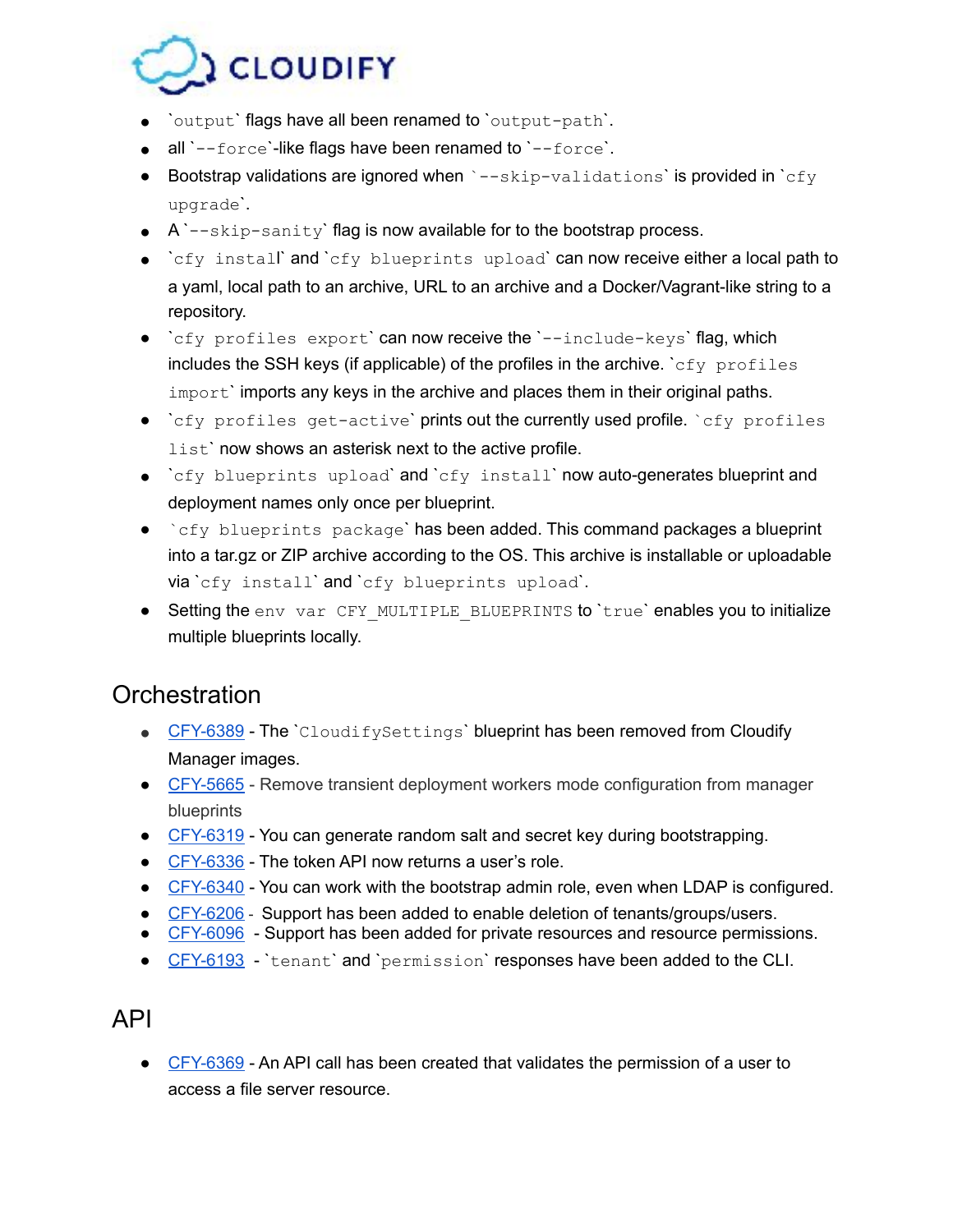

- **[CFY-6193](https://cloudifysource.atlassian.net/browse/CFY-6139)** `tenant` and `permission` responses have been added to the API.
- [CFY-6162](https://cloudifysource.atlassian.net/browse/CFY-6162) To optimize performance, as a response from the REST API, the maximum value that can be set for a pages is 1000 records.

# <span id="page-8-0"></span>Issues Addressed

The following known issues have been addressed in this release:

## <span id="page-8-1"></span>Bootstrapping/Installation

- [CFY-6052](https://cloudifysource.atlassian.net/browse/CFY-6052) Bootstrap no longer fails if a Cloudify Manager VM image doesn't contain / root/.ssh.
- **•** [CFY-6510](https://cloudifysource.atlassian.net/browse/CFY-6510) -[CFY-6504](https://cloudifysource.atlassian.net/browse/CFY-6504)  Offline bootstrap no longer fails due to dsl resources input.
- [CFY-5745](https://cloudifysource.atlassian.net/browse/CFY-5745) If you attempt to bootstrap without auth env variables, an error message is displayed.

## <span id="page-8-2"></span>CLI

- [CFY-6003](https://cloudifysource.atlassian.net/browse/CFY-6003) The redundant deployment-id argument has been deleted from  $c_{fV}$ deployments create`.
- [CFY-6005](https://cloudifysource.atlassian.net/browse/CFY-6005) Error messages that are displayed when executing `cfy teardown -f -ignore-deployments' have been made clearer.
- [CFY-6006](https://cloudifysource.atlassian.net/browse/CFY-6006) Windows CLI package upload blueprint from secured URL no longer fails on certificate verification.
- [CFY-5995](https://cloudifysource.atlassian.net/browse/CFY-5995)  When using get attribute in secure mode, dispatch evaluate functions no longer attempts to use ctx before it is set.
- **●** [CFY-6510](https://cloudifysource.atlassian.net/browse/CFY-6510) The message displayed in the event of a bug in which the manager does not return an argument that the CLI expected to get in the list response has been clarified.

# <span id="page-8-3"></span>**Orchestration**

- [CFY-6496](https://cloudifysource.atlassian.net/browse/CFY-6496) Issues with security groups in Cloudify Manager blueprints have been addressed.
- [CFY-6473](https://cloudifysource.atlassian.net/browse/CFY-6473) An infinite loop no longer occurs in dispatch if the workflow executor reaches an invalid state.
- [CFY-4233](https://cloudifysource.atlassian.net/browse/CFY-4233) Unicode characters are not supported in blueprints. Strings in blueprints are now checked to ensure there are no unicode characters.
- $\bullet$  [CFY-6156](https://cloudifysource.atlassian.net/browse/CFY-6156) You can now successfully use  $cfy$  blueprints upload from GitHub.
- [CFY-5699](https://cloudifysource.atlassian.net/browse/CFY-XXXX) The blueprint parsing error in which a circular get property was detected even though it didn't exist has been addressed.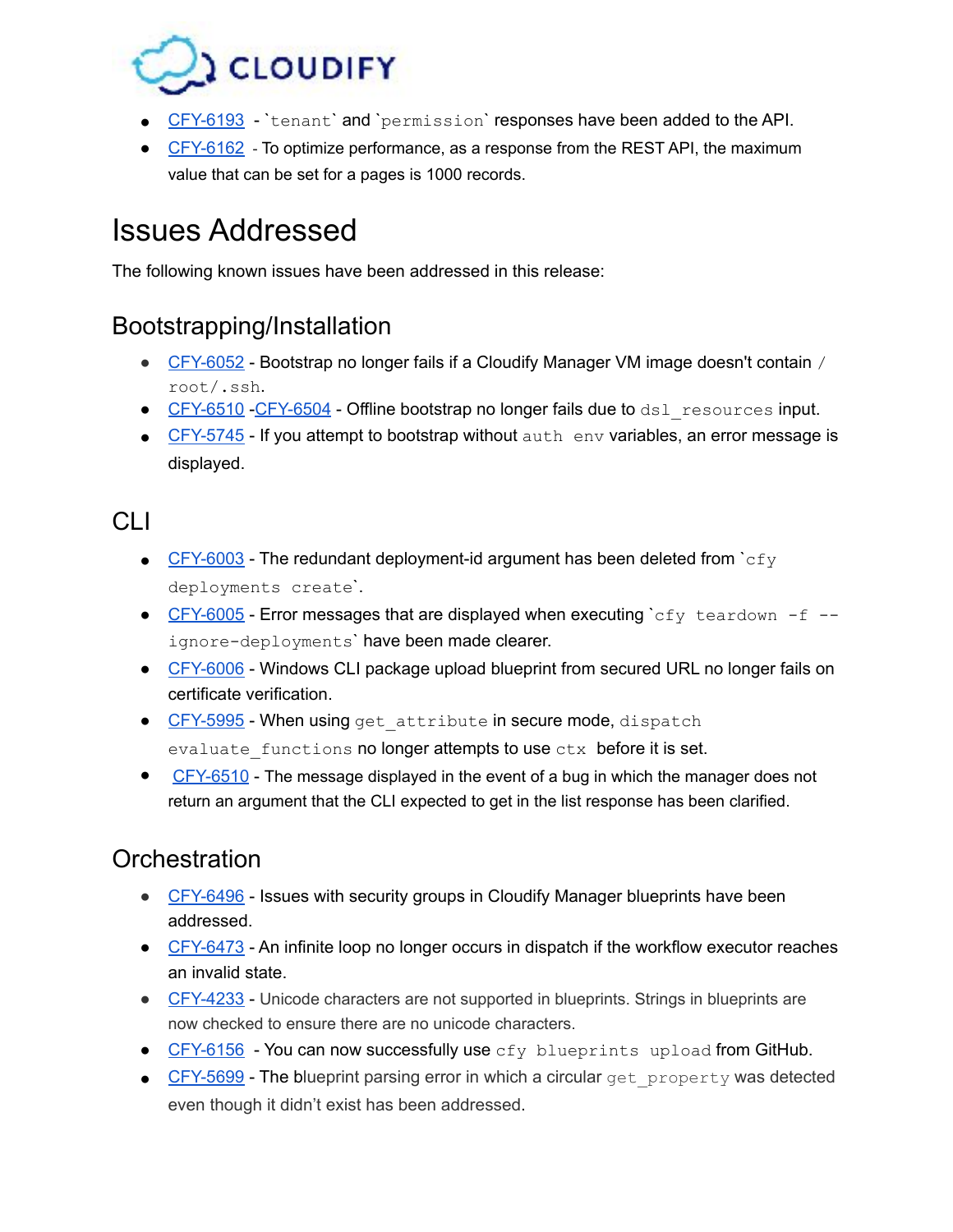

- **●** [CFY-5971](https://cloudifysource.atlassian.net/browse/CFY-5971)  Backwards compatibility for installing agents on Windows hosts for pre-3.3.0 blueprints is now available.
- [CFY-5631](https://cloudifysource.atlassian.net/browse/CFY-5631), [CFY-556](https://cloudifysource.atlassian.net/browse/CFY-5561)1 Dereferencing of anchors in blueprints has been fixed. The behavior was inconsistent, and different values were set each time.
- [CFY-6476](https://cloudifysource.atlassian.net/browse/CFY-6476) The issue related to source plugin TAR creation when uploading a blueprint has been addressed.
- $\bullet$  [CFY-6388](https://cloudifysource.atlassian.net/browse/CFY-6388) The situation in which `logstash` failed to fetch logs and events that were written after exchanges from logs and events were deleted has been addressed.
- [CFY-6333](https://cloudifysource.atlassian.net/browse/CFY-6333) The situation in which the `create snapshot` command failed when the snapshot file was too big has been addressed.
- [CFY-6437](https://cloudifysource.atlassian.net/browse/CFY-6437), [CFY-6341](https://cloudifysource.atlassian.net/browse/CFY-6341), [CFY-6128](https://cloudifysource.atlassian.net/browse/CFY-6128)  The issue related to creating and restoring snapshots has been addressed.
- $\bullet$  [CFY-5493](https://cloudifysource.atlassian.net/browse/CFY-5493) The scale workflow for scaling a node template that is part of a group and is contained in another node not part of that group has been fixed.
- [CFY-5589](https://cloudifysource.atlassian.net/browse/CFY-XXXX) Workflow parameters types are validated before attempts to execute the workflow.
- [CFY-5711](https://cloudifysource.atlassian.net/browse/CFY-XXXX) The validation of workflow parameters now operates as expected.

## <span id="page-9-0"></span>API

- [CFY-5371](https://cloudifysource.atlassian.net/browse/CFY-5371) The issue in which filtering was not supported in REST service snapshots endpoints, has been addressed.
- [CFY-5838](https://cloudifysource.atlassian.net/browse/CFY-5838) The issue in which workflow test decorator (for uni-tests) was checking for the wrong directory path has been addressed.

# <span id="page-9-1"></span>General

- [CFY-6498](https://cloudifysource.atlassian.net/browse/CFY-6498) It is now possible to specify a file path for manager resources package.
- [CFY-6196](https://cloudifysource.atlassian.net/browse/CFY-6197) The error message returned when creating a user with an existing name has been clarified.
- [CFY-3902](https://cloudifysource.atlassian.net/browse/CFY-3902) The Diamond agent restarts when Cloudify Manager is restarted.
- [CFY-5877](https://cloudifysource.atlassian.net/browse/CFY-5877) The error message when the agent installer fails to connect to VM has been clarified.
- [CFY-5464](https://cloudifysource.atlassian.net/browse/CFY-5464) Descending sort by time is supported in sorting search results.
- [CFY-5782](https://cloudifysource.atlassian.net/browse/CFY-5782) Fix deployment update broken for deployments migrated from Cloudify 3.2.1
- [CFY-5453](https://cloudifysource.atlassian.net/browse/CFY-5453) The issue in which a deployment's updated at field was not updated during deployment update has been addressed.
- [CFY-5698](https://cloudifysource.atlassian.net/browse/CFY-5698) The issue in which a management worker sporadically doesn't restart after reboot has been addressed.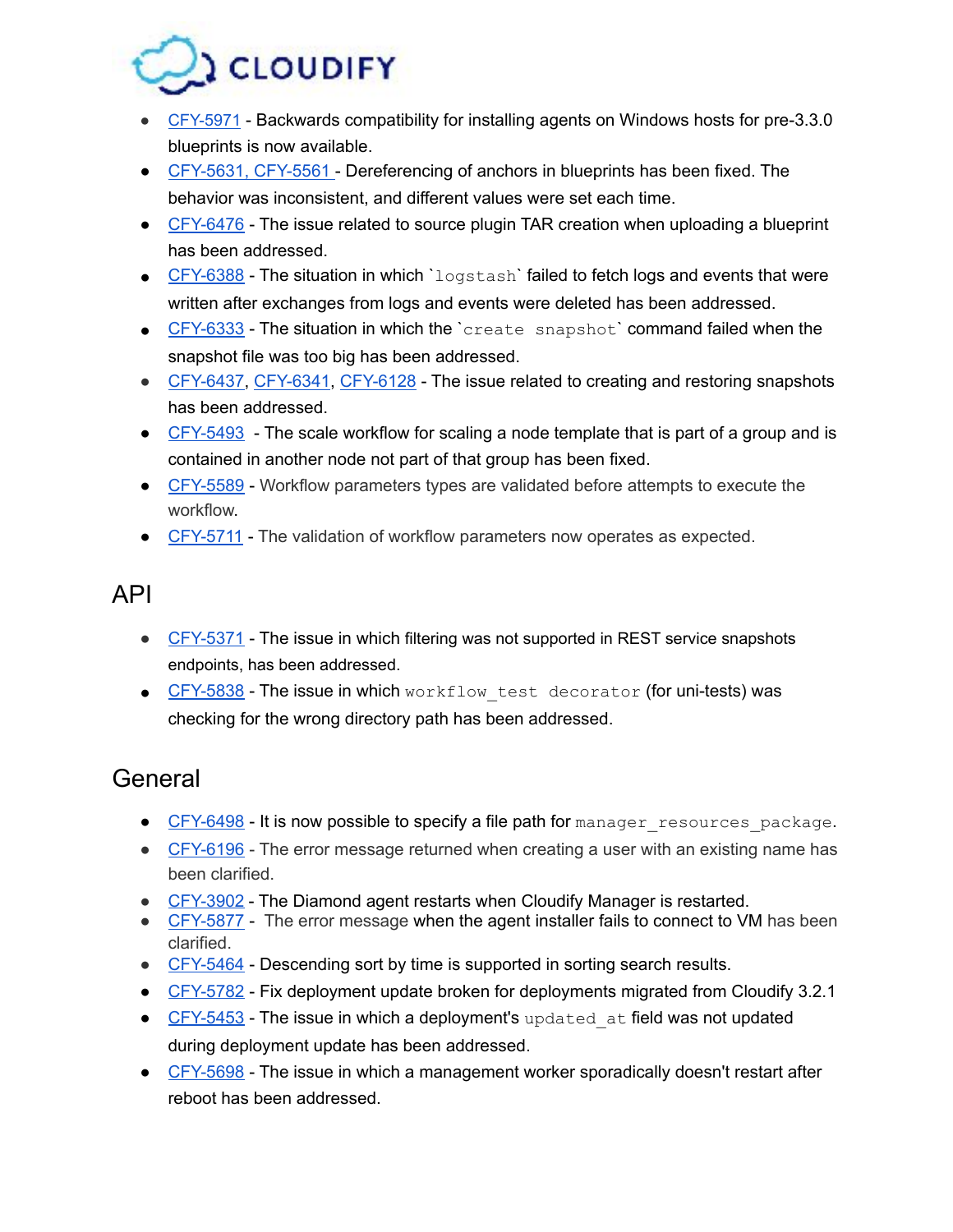

# <span id="page-10-0"></span>Known Issues

The following issues are known to exist in this release:

# <span id="page-10-1"></span>Cloudify Manager

• [CFY-6919](https://cloudifysource.atlassian.net/browse/CFY-6919) - When you upgrade Cloudify Manager from version 3.4.x to version 4.0.x, deployments that included plugins which were part of version 3.4.x no longer work.

### <span id="page-10-2"></span>Multi-Tenancy

#### <span id="page-10-3"></span>Limitations

- Roles can only be assigned to individual users, not user groups.
- Resource sharing between tenants is not available.
- You can only delete tenants or user groups if they are empty, and users if they are unassigned.
- LDAP is not supported for nested groups.
- You cannot customize password strength rules.

<span id="page-10-4"></span>**Issues** 

• [CFY-6660](https://cloudifysource.atlassian.net/browse/CFY-6660) - REST calls do not support private resource and resource creator fields.

## <span id="page-10-5"></span>Web User Interface

<span id="page-10-6"></span>Limitations

- The interface only supports uploads of public resources.
- $\bullet$  The created-by field is not displayed.
- High availability is not supported in the user interface.
- Multiple Cloudify Managers are not supported in the user interface.

#### <span id="page-10-7"></span>**Issues**

 $\bullet$  [CFY-6673](https://cloudifysource.atlassian.net/browse/CFY-6673) - Deletion of plugins is implemented using the  $\text{-}$ force flag. A plugin will be deleted even if it is in use.

### <span id="page-10-8"></span>CLI

- [CFY-6616](https://cloudifysource.atlassian.net/browse/CFY-6616) If you delete a Cloudify Manager and you are using the CLI as a client, you must delete the CLI profile of the manager.
- [CFY-6646](https://cloudifysource.atlassian.net/browse/CFY-6646)  In the event that the private key used for installing and uninstalling an agent is passed in a blueprint as a file path on Cloudify Manager, it is not replicated in a cluster. Therefore, using that key to install from one Cloudify Manager and uninstall from